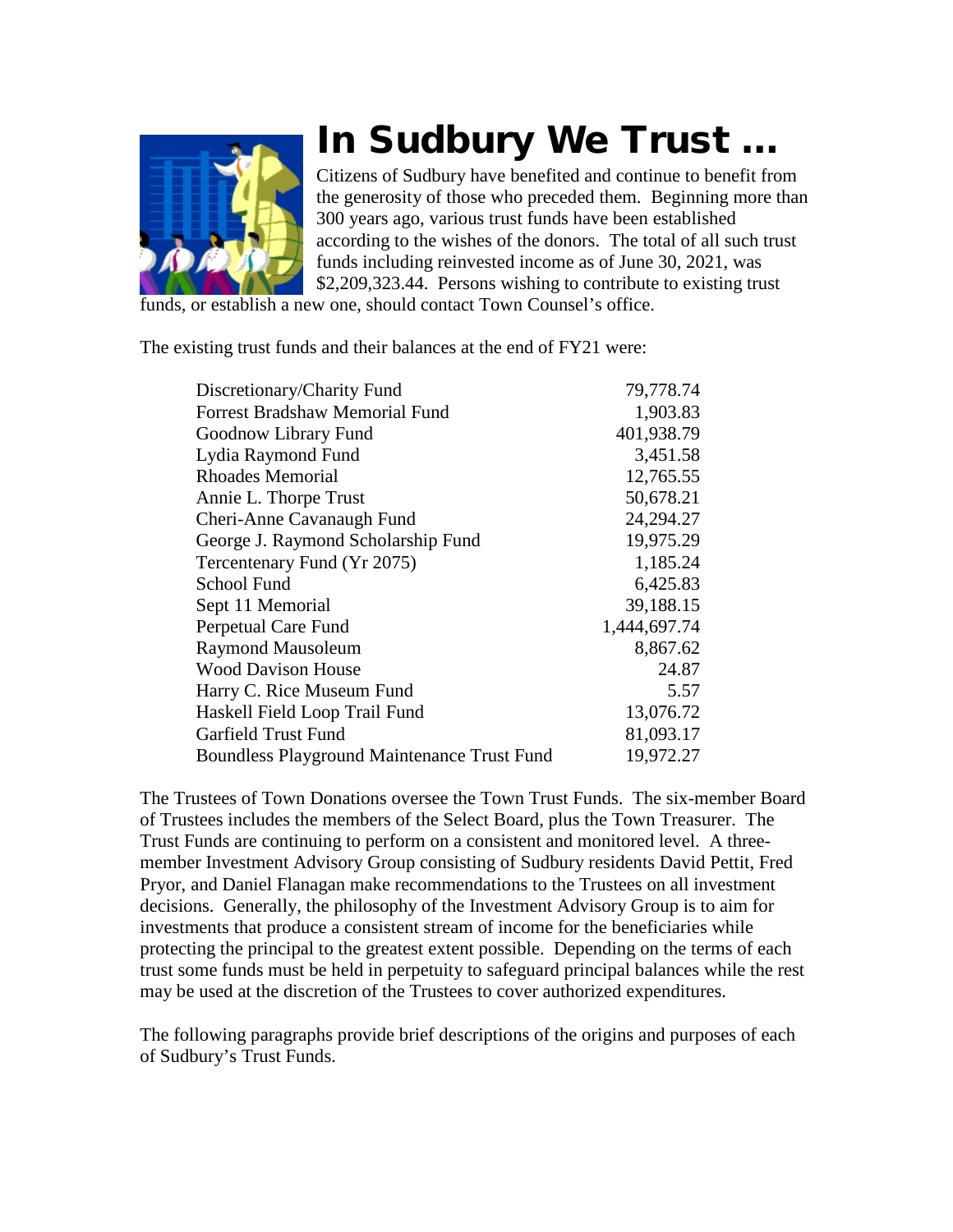# **Discretionary/Charity Fund**

This fund, also sometimes known as the "Donation Fund" or "Ancient Fund", comprises monies from the following sources:

- Will of Peter Noyes, 1697, and Will of Joshua Haynes, 1757, which together make up the so-called "Ancient Donation"
- Will of Jerusha Howe, 1842
- Will of Elisha Goodnow, 1849
- Will of Samuel D. Hunt, 1873
- Donation of George Goodnow accepted under Article 5 of the November 4, 1884 Town Meeting
- Will of Joanna Gleason, 1896
- M. L. Parmenter Fund, under terms of Will of Harry L. Parmenter, 1936, accepted by the April 21, 1949 Special Town Meeting
- Reinvested fund income and miscellaneous donations accepted from time to time by the Select Board.

Peter Noyes (1697) – Will bequeaths property, income from which "it yearly be at the Dispose of the Minister and ye Select men of ye Town of Sudbury for the use of the poor for ever ...". The March 1728 Town Meeting authorized sale of property "An the produce of Said Sale be Let out to Interest on Good Security So that the Interest yearly be at the Dispose of the Ministers and Select men of Said Town to the Use of the poor of Said Town of Sudbury for Ever. The Security Given to the Said Selectmen for Said Sale to Run to them and their successors."

Jerusha Howe (1842) – Will bequeaths \$1,000 "to be kept as a fund forever; and the interest shall be appropriated at the discretion of the Selectmen of said town to supply the industrious poor in the town with fuel."

Elisha Goodnow (1849) – Will bequeaths \$4,000 "and direct that the sum shall be held by said town forever"; ¼ part of net income in each year "shall be applied from time to time as the same may be needed for the purchase of books for poor children attending the Public Schools of said town." Remaining income "shall be applied by the inhabitants or officers of said town from time to time in their discretion to and for the relief, assistance and support of the poor, sick and infirm in said town not supported by its almshouse in such manner as the said inhabitants or officers may deem best…". Town Meetings of 1854 through 1869 authorized the Selectmen alone, or in combination with the School Committee, or the Overseers of the Poor in combination with the School Committee to distribute the interest. After 1870 the funds (book and charity) were not separated by name in the Town Meeting votes and the committee authorized to distribute poor funds or charity funds were sometimes Selectmen, Overseers of Poor, or Assessors, sometimes combined with the School Committee for the funds on books and sometimes not.

Samuel D. Hunt  $(1873)$  – Will bequeaths \$1,000, "income to be distributed annually among the industrious poor residing in said town…".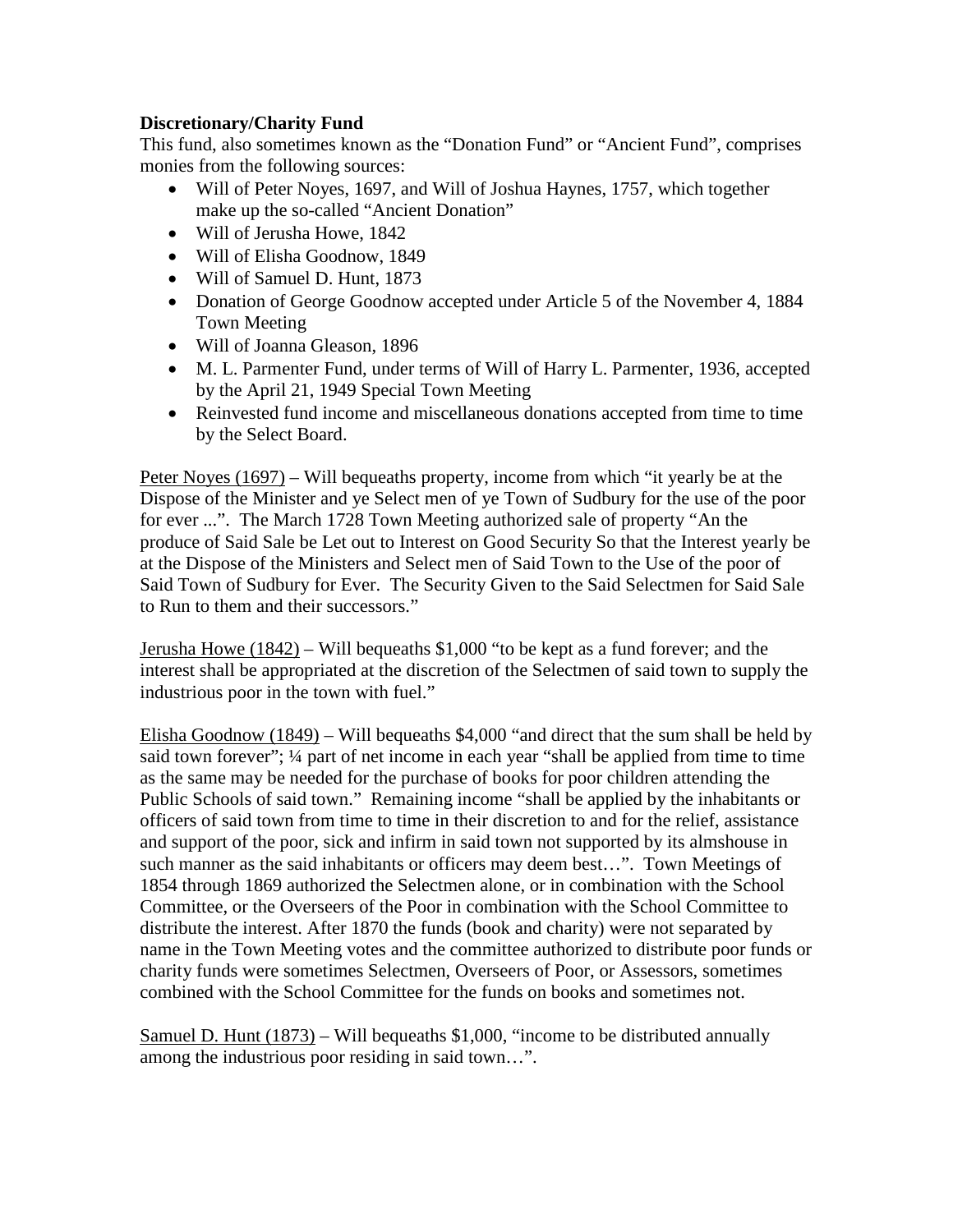George Goodnow (1884) – The November 4, 1884, Town Meeting accepted a \$10,000 donation from George Goodnow, "… the income of which he desires to be used by the Selectmen of said Town for the time being to assist such citizens of the town who are not at the time receiving assistance as paupers but who may for any cause be in need of temporary private assistance."

Joanna Gleason (1896) – Will bequeaths one-half of the remainder and residue of estate to the Town of Sudbury, amounting to \$1,192.27, "the principal … to be kept safely invested and the income annually distributed by the Selectmen in their discretion among the needy inhabitants …".

Martha L. Parmenter (1936) – Will under Harry L. Parmenter bequeaths \$1,000 principal "… the Inhabitants of the town of Sudbury through its proper officer or officers shall hold the said fund in trust; shall invest and reinvest the same and pay over and use the income therefrom, from time to time, as aid to the poor and needy inhabitants of the said town of Sudbury."

## **Forrest Bradshaw Memorial**

The Bradshaw family designated the Goodnow Library as a recipient of memorial donations in the name of Forrest D. Bradshaw. In March 1987, the Town accepted \$455 in such donations to be used by the library trustees in support of the Bradshaw collections of historical papers relating to Sudbury.

## **Goodnow Library Fund**

John Goodnow's October 18, 1861, will bequeathed \$20,000 to the Town of Sudbury "for the purpose of purchasing and keeping in order a public library for the benefit of the inhabitants of that town."

## **Lydia Raymond Fund**

Lydia G. Raymond of Sudbury died January 24, 1960, leaving a will bequeathing \$500 to Goodnow Library. The 1962 Annual Town Meeting accepted this gift, establishing a trust fund, the income of which to be used for "such purposes as the Library Committee may determine."

## **Rhoades Memorial**

The Trustees of the Goodnow Library received \$3,027.10 on February 13, 1981 at the bequest of Paul Whitney Rhoades, " … the income only to be used for the purchase of books relating to landscape architecture, horticulture, gardening and floriculture."

## **Annie L. Thorpe Trust**

Received \$5,000 on March 22, 1978, in payment of legacy under the Annie L. Thorpe, Jr. Trust of January 5, 1934, as amended for the purpose of "furthering the work of the District Nurse or other health work".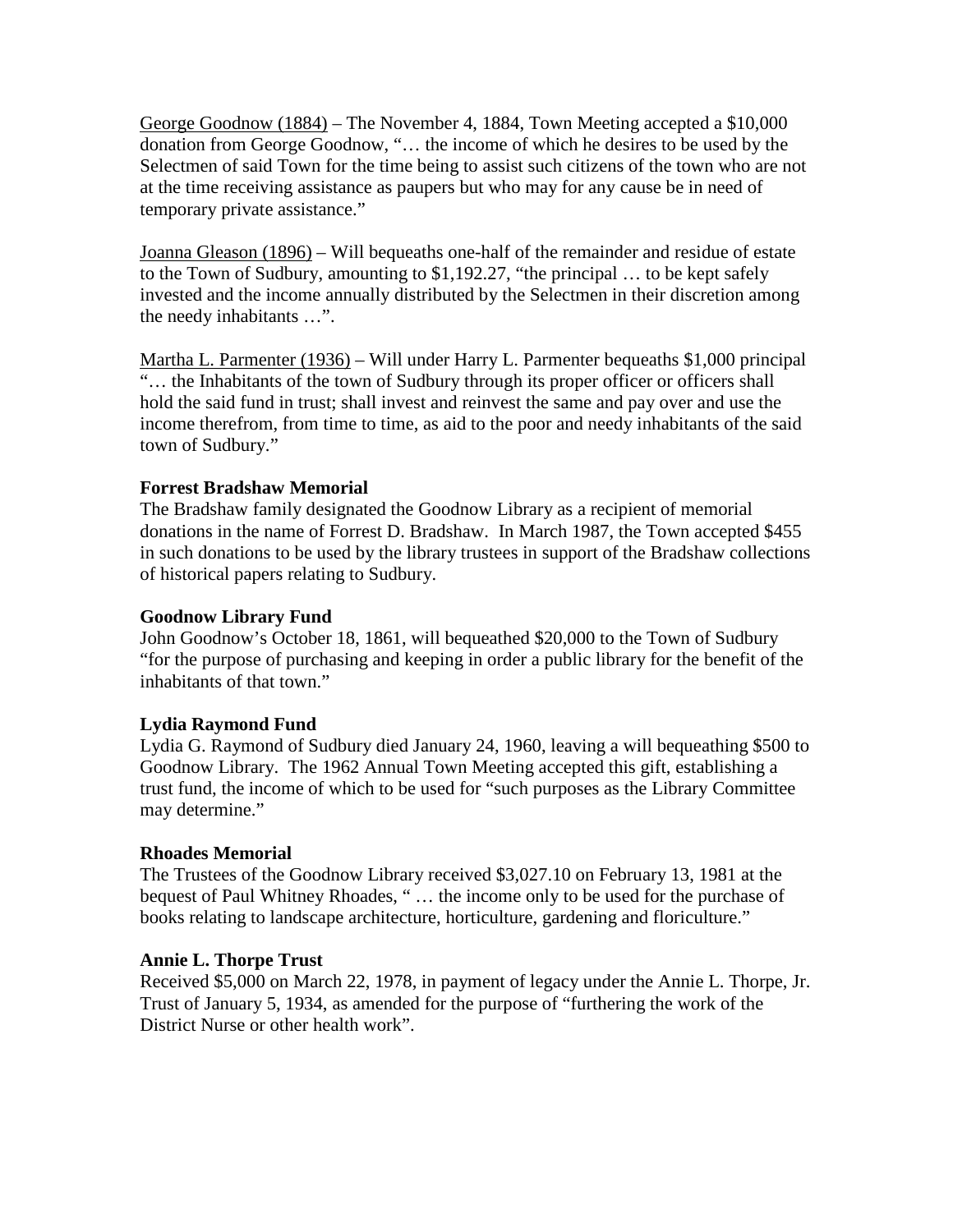## **Cheri-Anne Cavanaugh Fund**

The United Methodist Church transferred this fund to the Town in 1995. Cheri-Anne Cavanaugh was a 16-year-old Sudbury resident who died in April 1992. This fund was established by her family and friends to perpetuate her memory and to help the youth of Sudbury. The fund supports teen crisis counseling sessions conducted by participating therapists.

## **George J. Raymond Scholarship Fund**

Lydia G. Raymond established this perpetual \$3,000 trust fund for the promotion of higher education in the Sudbury High School. It was accepted by the Special Town Meeting of May 4, 1925.

# **Tercentenary Fund (Yr 2075)**

When the Bicentennial Committee wrapped up its business in 1976, they donated \$100 to the Town to be invested and reinvested until the year 2075, with the accumulated amount at that time to be used for the celebration of the Nation's 300<sup>th</sup> anniversary.

## **School Fund**

As best can be determined, this fund originated as portions of the monies from two sources: the 1757 will of Joshua Haynes that, with the 1697 will of Peter Noyes, was part of the so-called "Donation Fund" or "Ancient Donation", and the 1849 will of Elisha Goodnow. Joshua Haynes' tombstone in the Old North Cemetery reads in part "He Was Charitable To The Poor And At His Death Gave Many Gifts To Perticuler Persons Besides A Thousand Pound Old Tenor To A Publick School And The Poor of y<sup>e</sup> Town of Sudbury." Elisha Goodnow's will reads in part "I give the Town of Sudbury … the sum of four thousand dollars; & direct that said sum shall be held by said town forever … quarter part of the net income thereof in each year shall be applied from time to time as the same may be needed for the purchase of books for poor children attending the Public Schools of said town."

## **Sept 11 Memorial**

The monies in this trust support the protection, maintenance and enhancement of the September 11<sup>th</sup> Memorial Garden in Sudbury. Dedicated on September 11, 2003, the Memorial Garden features flowering plants and trees, three bluestone benches, and a commemorative center stone of Sudbury granite where engraved bronze plaques recount the events of September 11, 2001, and memorialize three Sudbury residents who were lost. Initial donations supporting this memorial were formally placed in the trust on July 13, 2004.

## **Perpetual Care Fund**

One of the oldest and largest funds, these monies are used for the perpetual care of Sudbury's cemeteries. Funds are typically added through donations and each time someone is buried in Town. The proceeds of the sales of lots and plots in a Town cemetery are applied to the improvement and maintenance of the cemetery and for the accumulation of the permanent care and improvement fund.